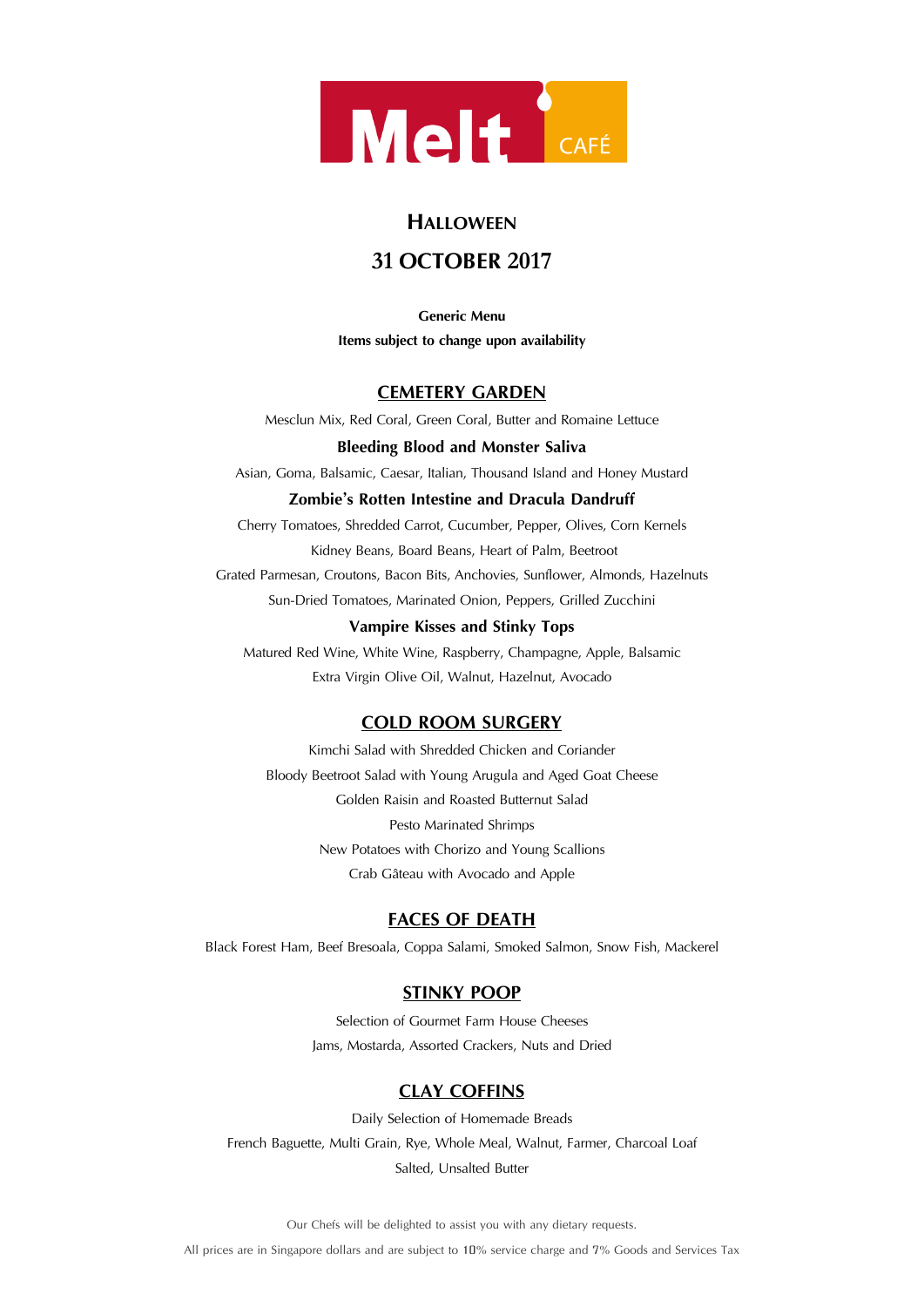### **MONSTERS AND ZOMBIES FROM MYSTERIOUS DEAD SEAS**

Oyster, Boston Lobster and Claw, Tiger Prawns, Clams, Green Lip Mussels Mud Crab, Jonah Crab, Snow Crab Cocktail Sauce, Spicy Tomato Mayonnaise, Mango Mayonnaise Lemons, Mignonette, Tabasco

### **DAILY MUMMY MEAT FROM SURGERY ROOM**

#### **Sashimi**

Salmon, Tuna, Tako

#### **Sushi and Maki**

Salmon, Tamago, Prawn California, Ebi Fry, Unagi, Sansuko Wasabi, Soyu, Ginger

#### **WITCHES' SOUP AND SKULL CHIPS**

Ginseng Black Chicken Soup with Winter Melon "Tom Yam Kung" Thai Style Hot and Sour Soup with Prawns and Assorted Seafood Cream of Cauliflower with Almonds Salted Egg Fish Skin Chips and Crackers Pesto Crouton

### **BONES AND MAGGOTS**

Penne, Fusilli, Orzo Wild Mushroom Ragout, Meat Sauce Chili Flakes, Parsley, Parmesan Cheese

### **CHOPPER CHOP AT SLAUGHTER HOUSE**

**Roasted Rib-Eye** Baked Root Vegetables, Assorted Mustards, Red Wine Sauce

#### **Whole Stuffed Suckling Pig**

Apple Sauce, Baked Apple with Cinnamon

### **BOILING FLAT WORMS**

Seafood Hor Fun with Egg White Gravy Squid Ring, Prawn, Fish Cake, Kailan Spring Onion, Red Chili, Green Chili, Fried Shallot, Light Soya Sauce

Our Chefs will be delighted to assist you with any dietary requests.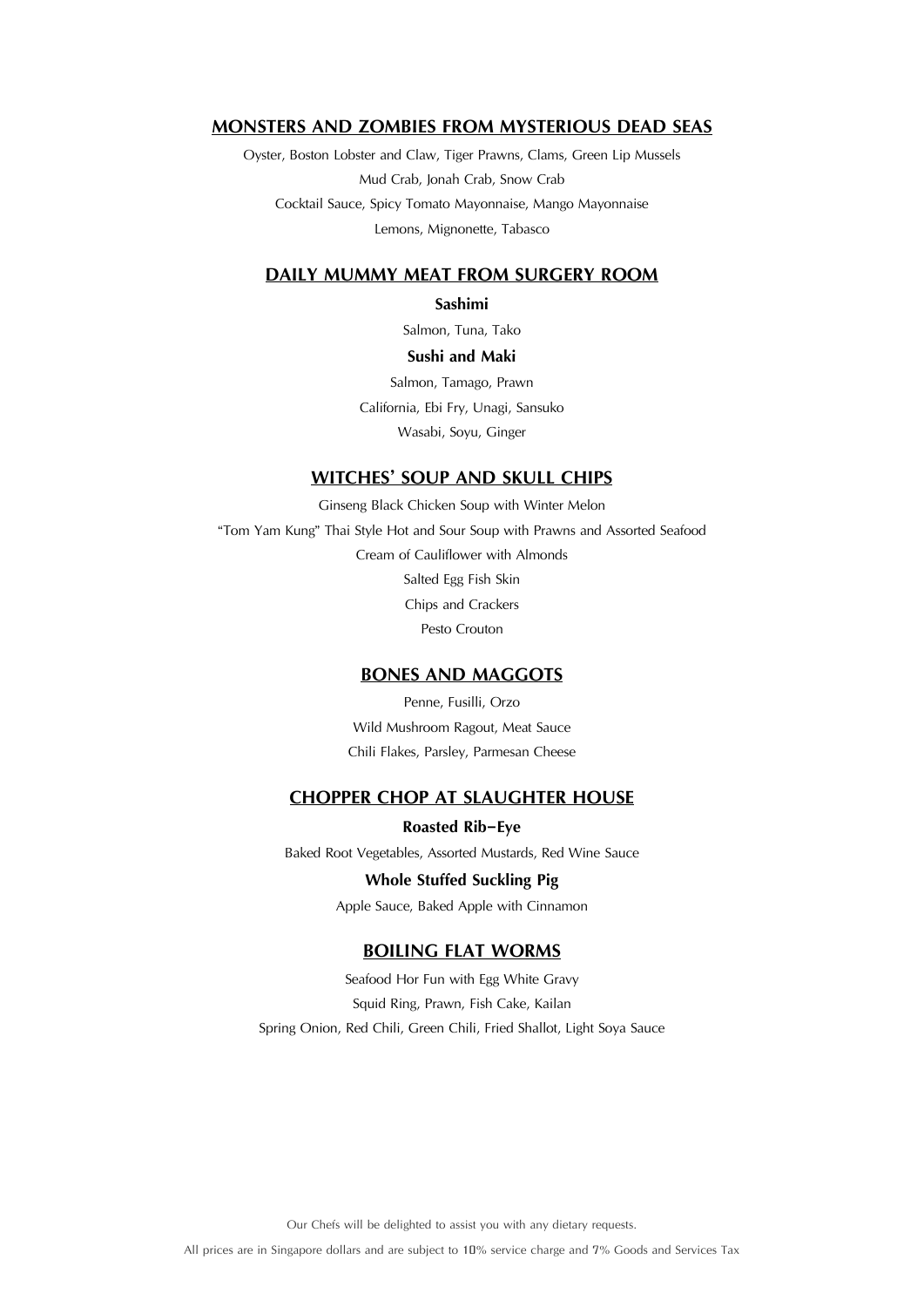### **NARAKA**

#### **Eighteen Levels of Hell**

Hong Kong Style Fried Noodles Crab and Egg Fried Rice Five Spiced Frog Leg Green Curry Beef Kong Po Chicken Sweet and Sour Pork Steamed Fish with Salted Vegetables Sambal Kang Kong Mapo Tofu Minced Beef Lasagna Carrot Potato Mash Beef Cheek with Root Vegetables Braised Lamb Shank Spring Chicken, Warm Tomato Salsa Seafood Tomato Stew Grilled Salmon, Cranberry Hollandaise Oven Baked Butternut, Cinnamon Honey Grilled Corn, Butter Milk

#### **MONSTER SWAMP**

Selection of Indian Tandoori and Kebabs Plain or Garlic Naan Selection of Indian Curries Masala and Plain Papadoms Indian Rice of the Day, Condiments

#### **LAST JUDGMENT**

Ogre Eye Ball Clementine Orange Marmalade Cheese Cake Caramel Banana Tea Cake "The Melt" Bittersweet Chocolate Cake Hazelnut Praline Crème Chocolate Savarin Raspberry Yogurt Brain Gâteau Strawberry and Yuzu Sable Cherry Pistachio Zombie Tartlet Red Fruit Financier "Vampire" Yuzu Profiterole "R.I.P." Coconut Panna Cotta Macaroons Chocolate Bonbons

Our Chefs will be delighted to assist you with any dietary requests.